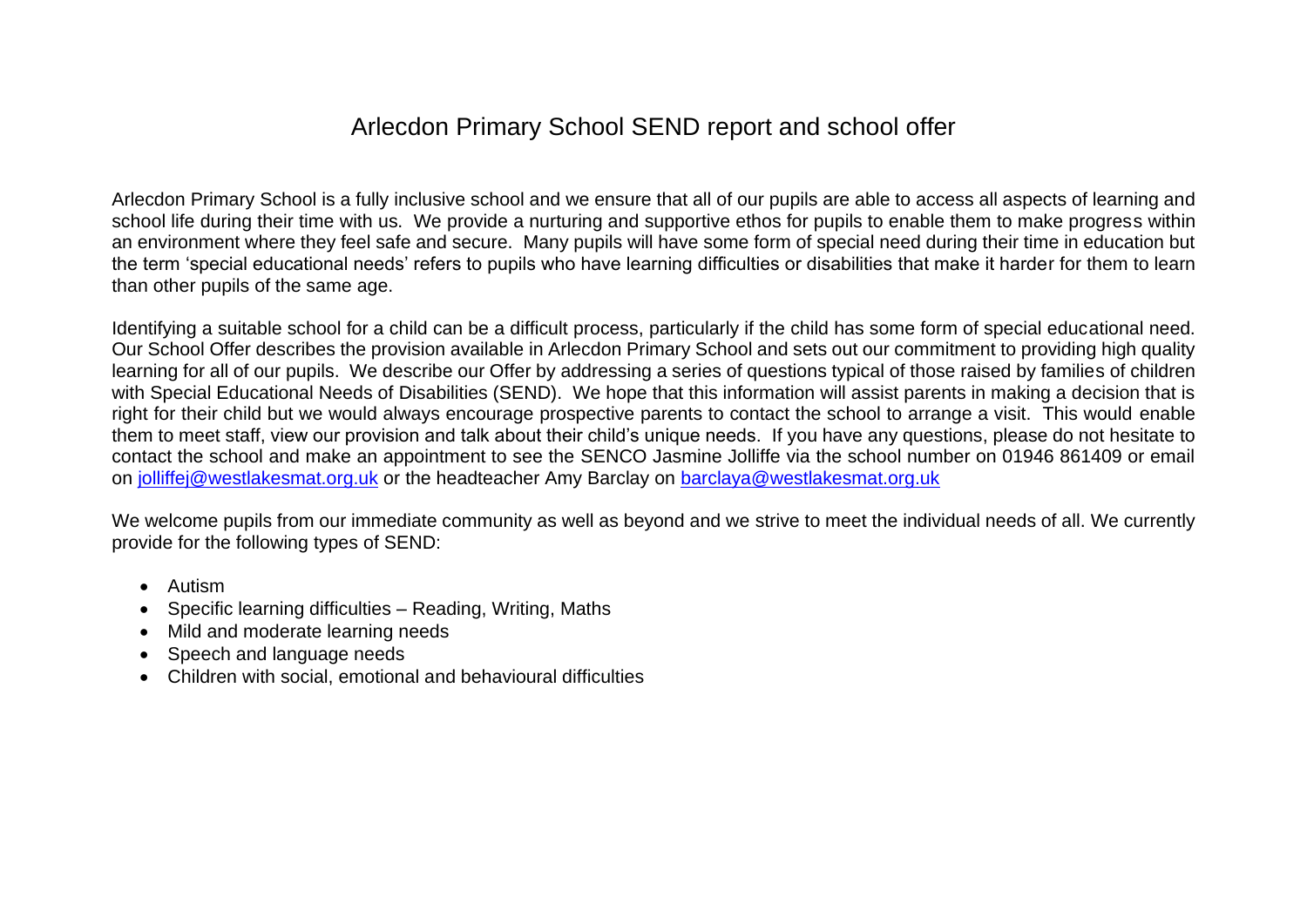## **How does Arlecdon Primary School know if pupils need extra help and what should I do if I think that my child may have special educational needs?**

Some children may arrive in our school with arrangements already in place to provide them with additional support for their learning. For others, their needs will only become apparent once they have been with us for a little while.

How we identify pupils with special educational needs:

- Pupils are observed during all aspects of learning and school life.
- Our staff are highly skilled and experienced in detecting if there is a concern with a pupil and how they learn and progress.
- Staff refer concerns to our SENCo who will seek advice from external services where appropriate.
- If a pupil is causing particular concern, they may be referred to an external agency who will visit the school to speak to staff and conduct an observation enabling them to prepare a report giving advice on the best way to meet the pupil's needs. If this happens, you will always be informed in advance to ensure that you are happy and understand why this action is being taken.
- We have excellent assessment and tracking systems that quickly highlight where pupils are failing to make progress.
- We work closely with parents and carers and value personal communication.

What you should do if you are concerned:

• In the first instance, you should raise any concerns with a member of staff that works with your child. This may be their key worker in the Early Years or their class teacher.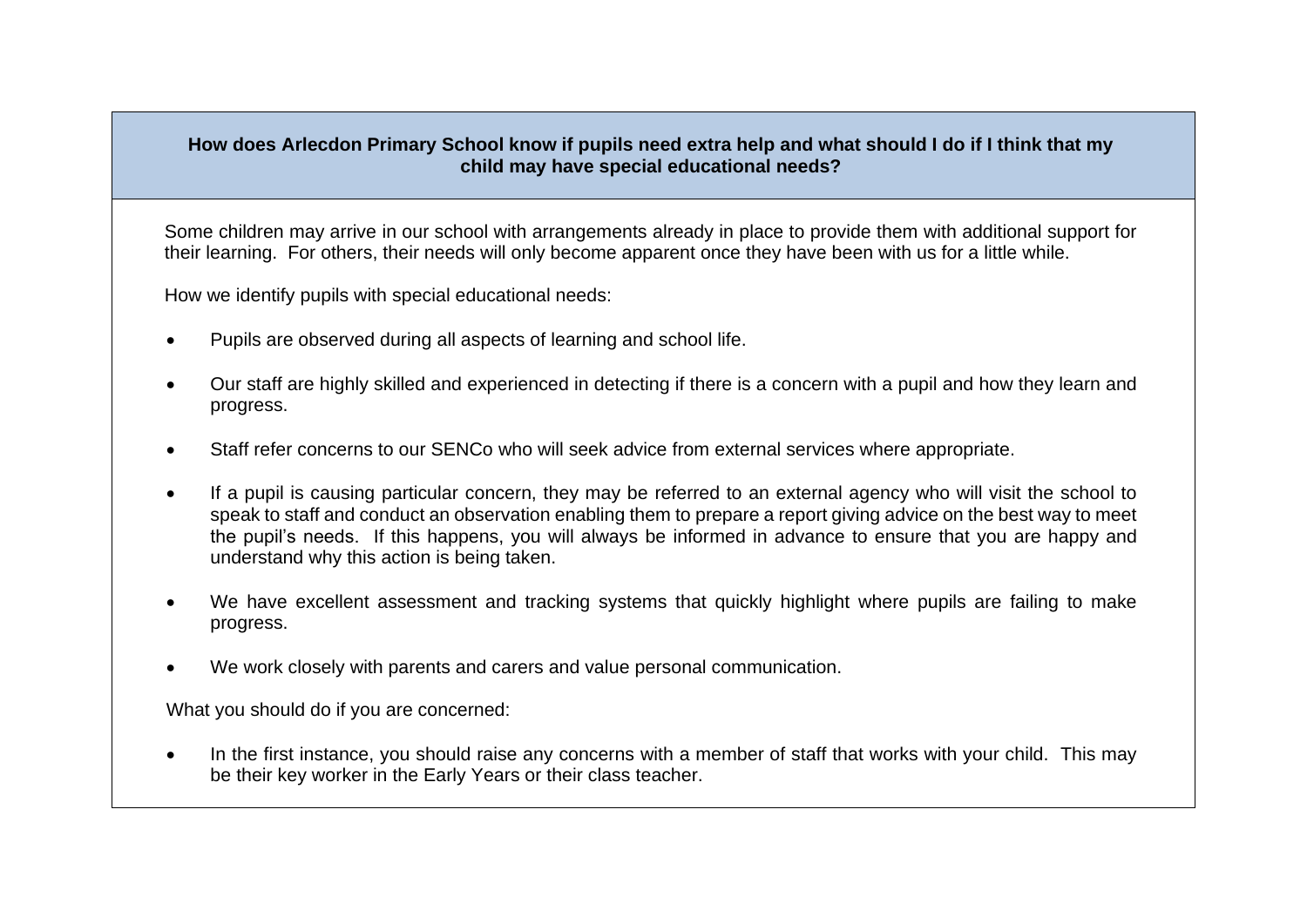- If you continue to be concerned or need further advice, please make an appointment to speak to the Head teacher or the school's SENCO. It is likely that she/they will already be aware of your concerns as your child's key worker or class teacher will have shared this information with them.
- If your concerns are not dealt with to your satisfaction, you do have the option to follow the school's complaints procedure which is available on our school website. Please be aware, though, that we are not always in control of the outcome with regards to special educational needs when external agencies are involved. However, we can assure you that your concerns will always be handled to the best of our ability as we give parent partnership the highest priority.

# **How will Arlecdon Primary School support my child?**

School staff will work closely with you to ensure that a manageable and achievable plan is in place in school to support your child. Their needs will be clearly identified and outcomes and targets will be set and reviewed regularly with school staff and yourself.

The people who support pupils with special educational needs in our school:

## Class teachers

- It is your child's class teacher that is responsible for the education of your child, regardless of any special educational need.
- They will monitor the progress of your child closely and will plan any additional support in consultation with the SENCO.
- They will liaise with you on a day to day basis to ensure that you are fully involved in the planning process and understand any additional provision for your child.

**SENCo** 

• Miss Jolliffe, our senior teacher, currently works as the SENCo.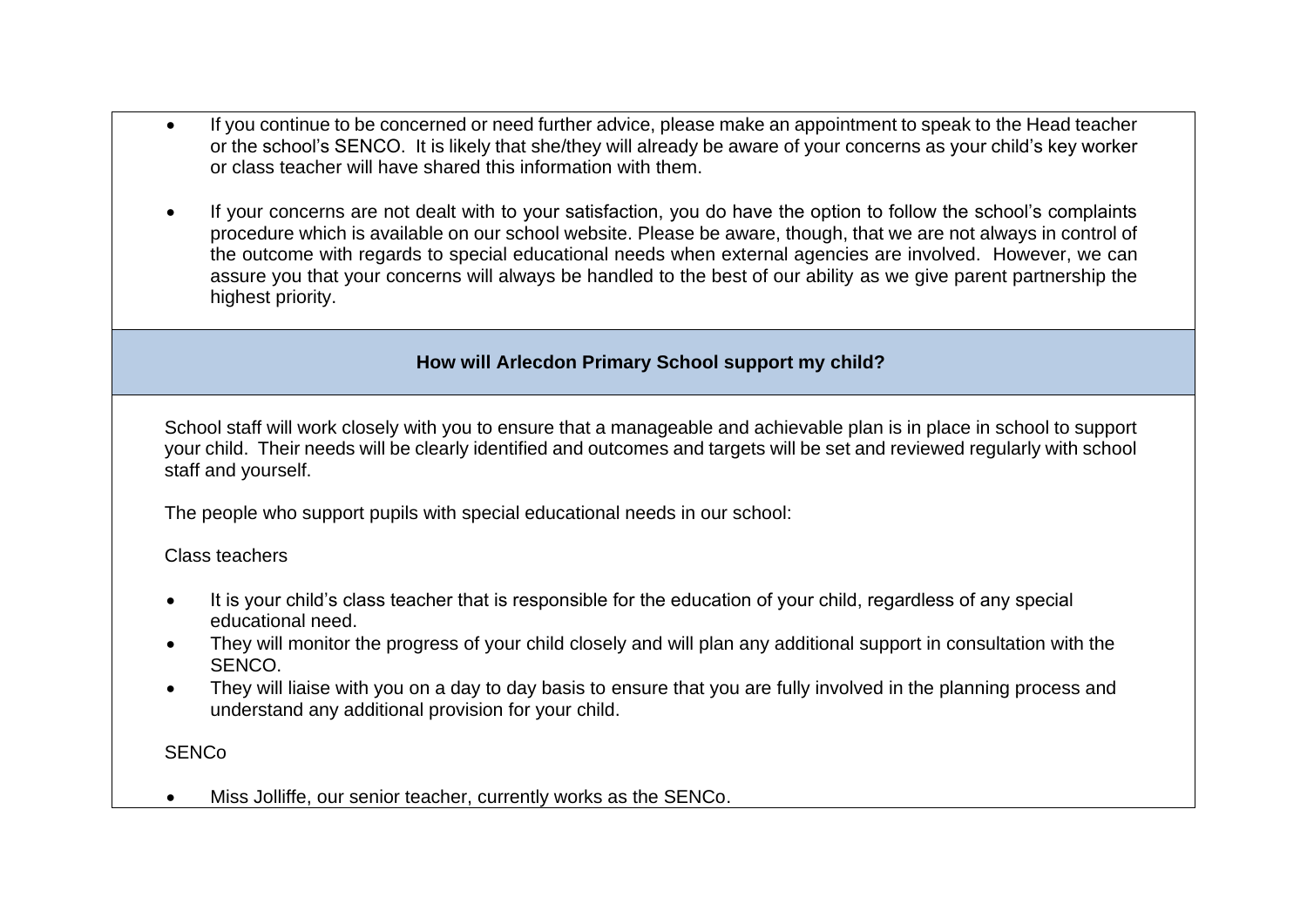- Our SENCo will coordinate all the support for pupils with special educational needs and develop the school's policies and procedures to ensure that all pupils get a consistent, high quality response to meeting their needs in school.
- Our SENCo will provide support and guidance to school staff to ensure the best possible provision.
- Sometimes the SENCo will seek support and guidance from external agencies to ensure that every child's provision is exactly what they need.
- If your child's needs are considered to be severe, the SENCo will work closely with the Local Authority to secure additional resources to support your child.
- The SENCo will work closely with the SEN governor and ensure that the Governing Body is kept up to date on any issues relating to special educational needs in the school.

## Senior teaching assistants

- Most of our pupils with special educational needs are supported within school by our highly skilled and experienced team of senior teaching assistants. Pupils may be supported in lessons or they may be part of some form of intervention programme which is specifically targeted to their unique needs.
- One of our teaching assistants, Rebecca Lewthwaite, has been trained to provide emotional and social skills to children who may need it, becoming an ELSA – Emotional Literacy Support Assistant. Working with the class teachers, she provides support to children to develop emotional and social development.

## Head teacher

- The head teacher is responsible for the day to day running of all aspects of school life and this includes support for pupils with special educational needs.
- She will ensure that all staff have the training and resources that they need to ensure that they deliver the highest quality provision to all of our pupils.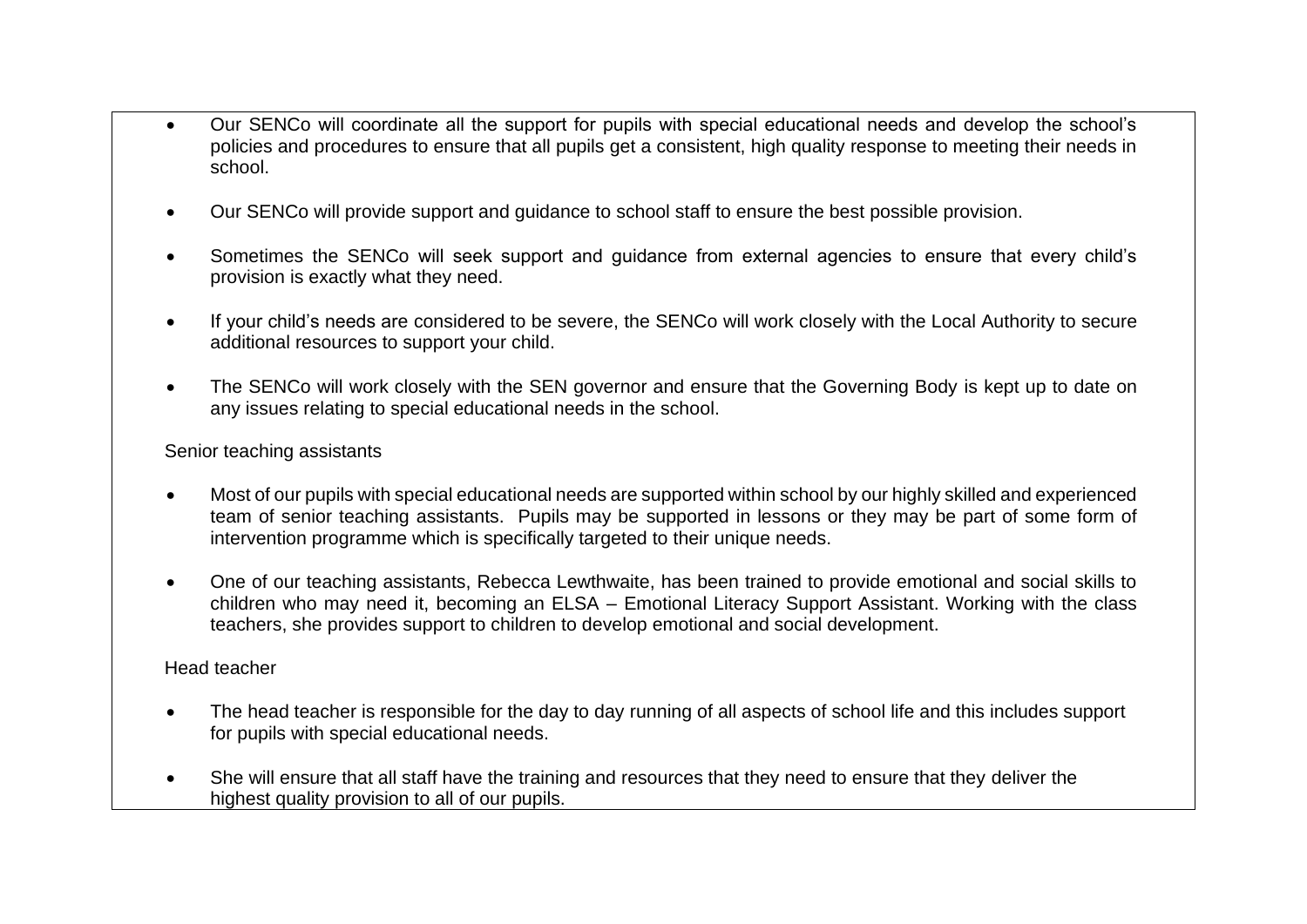# SEN governor

• The SEN governor liaises with the SENCo in school to ensure that the necessary provision is in place for any pupil attending the school who has special educational needs.

External agencies and specialists

- There are a range of professionals who come into school to support our provision for pupils with special educational needs. These include speech therapists, school nurses, health visitors, educational psychologists and speech and language therapists.
- Specialists will often observe pupils in school and provide written reports to assist in meeting their needs. They may recommend making changes to the way a pupil is taught, set targets for improvement or suggest additional specialist packages of support.
- Peers. Our close-knit community allows our children to feel like a family and as such they have become very tolerant of difference. Where possible, children are encouraged to work alongside each other – with or without SEND and support is put in place to allow this. This inclusive atmosphere allows us to address bullying issues on a day-to-day basis through repeated emphasis on respect for all and no tolerance towards bullying behaviour.

What the support looks like in our school:

Quality first teaching

- All teachers have the highest expectations for your child and all others pupils in the class.
- Teachers will ensure that teaching focuses precisely on what your child needs to learn and reflects any individual targets that they have.
- Teachers will use a variety of teaching styles and strategies to ensure that your child is fully involved in learning.
- Personalised teaching and learning programmes.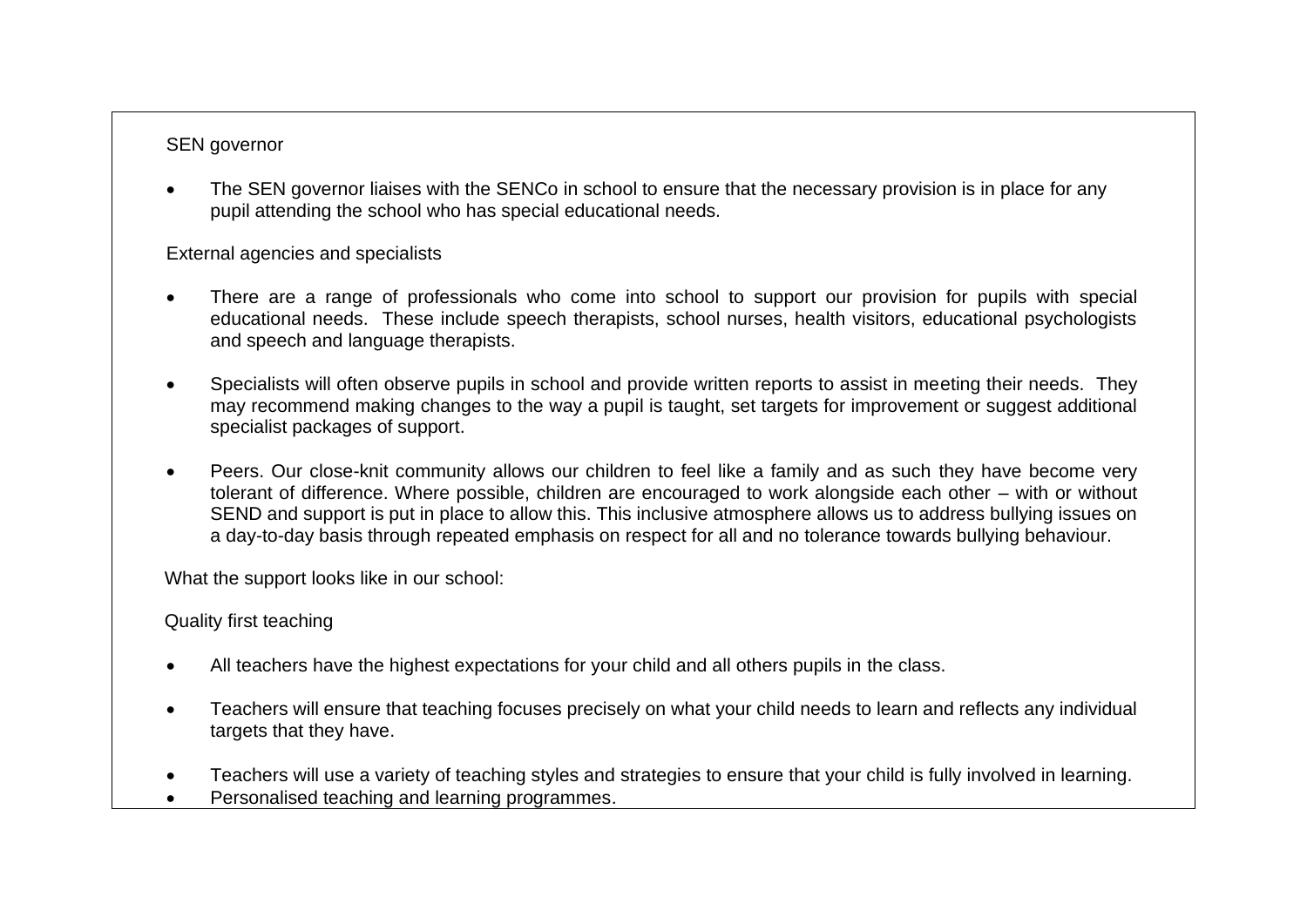• Teachers will put in place specific strategies, as suggested by external agencies or the SENCo, to support your child in their learning.

Small group intervention work

- Where specific gaps in learning are identified and it is considered appropriate for your child to receive additional intervention, the class teacher will work closely with a senior teaching assistant to plan a programme of work to address this. This intervention may take place within a small group of pupils with similar needs.
- Your child's progress within this intervention group will be closely monitored and provision adapted where appropriate.

## Individual support

- Where your child has quite unique, specific needs, it may be appropriate for them to have individual support to ensure that they are able to access the curriculum.
- Individual support may take place within the classroom setting to allow them to access the normal curriculum or outside of the classroom with a modified curriculum.

#### Specialist intervention

• If your child has specific needs that require an external professional, they may work with them within school on a specific programme.

## Statutory assessment

• If your child's needs are considered to be severe or complex, and this has been confirmed by an external specialist such as our educational psychologist, we can request that the Local Authority carry out a statutory assessment of your child's needs. This is a legal process and you can learn more about this in the Cumbria County Council Local Offer at [http://www.cumbria.gov.uk/childrensservices.](http://www.cumbria.gov.uk/childrensservices) This process involves a lot of information gathering but it may result in a Education, Health Care Plan being written for your child. This will outline the support that your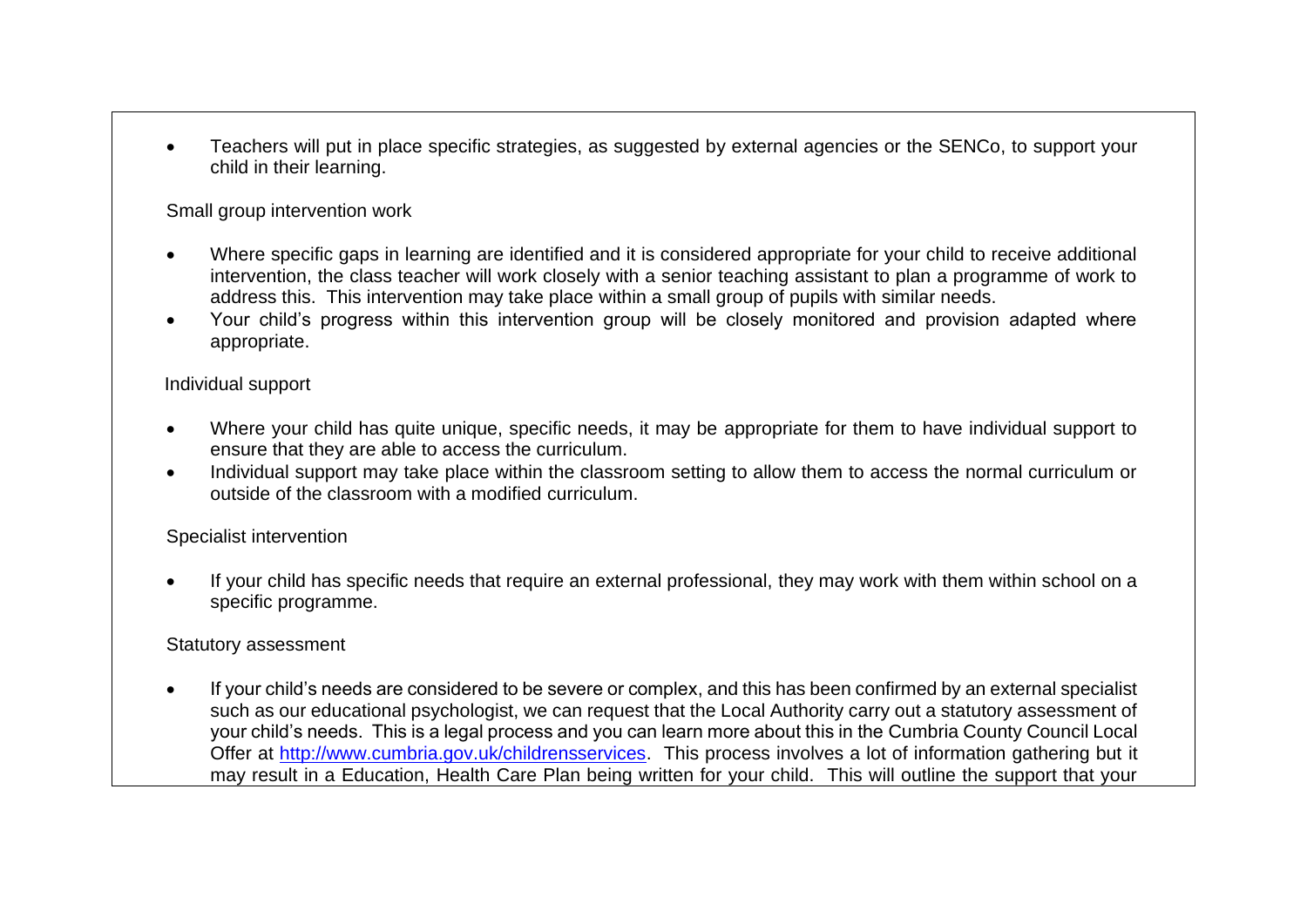child should receive, both from the school and the Local Authority, and will set long and short term targets for progress.

## **How will the curriculum be matched to my child's needs?**

Arlecdon Primary School uses the National Curriculum as the basis for its teaching and has developed curriculum plans that fulfil statutory requirements and meet the unique needs of our pupils. We aim to be fully inclusive and ensure that all pupils have access to this curriculum and we do this in the following ways:

- Teachers plan learning with the specific needs of all pupils in mind, differentiating accordingly.
- Sometimes pupils are taught in ability groups to ensure that teaching meets their exact needs.
- Pupils are set individual targets for improvement.
- Specific resources may be used to support pupils.
- Senior teaching assistants support the learning of pupils within the classroom.
- Pupils with Statements of Special Educational Need or Education, Health Care Plans may have specific programmes of work planned for them by the staff that support them.
- Pupils with special educational needs are encouraged to partake in all out of school activities and learning and are given additional support to enable them to do so. This includes day trips and residential visits.

## **How will I know how my child is doing and how will you help me to support my child's learning?**

- At the beginning of every academic year, you will be given the opportunity to meet with your child's class teacher to discuss any concerns that you may have.
- In January and April you will be sent a brief Pupil Progress Report informing you how your child is performing against age related expectations in reading, writing and mathematics. If your child's performance is causing any concern, you will be asked to attend a meeting with their class teacher to discuss how this will be resolved.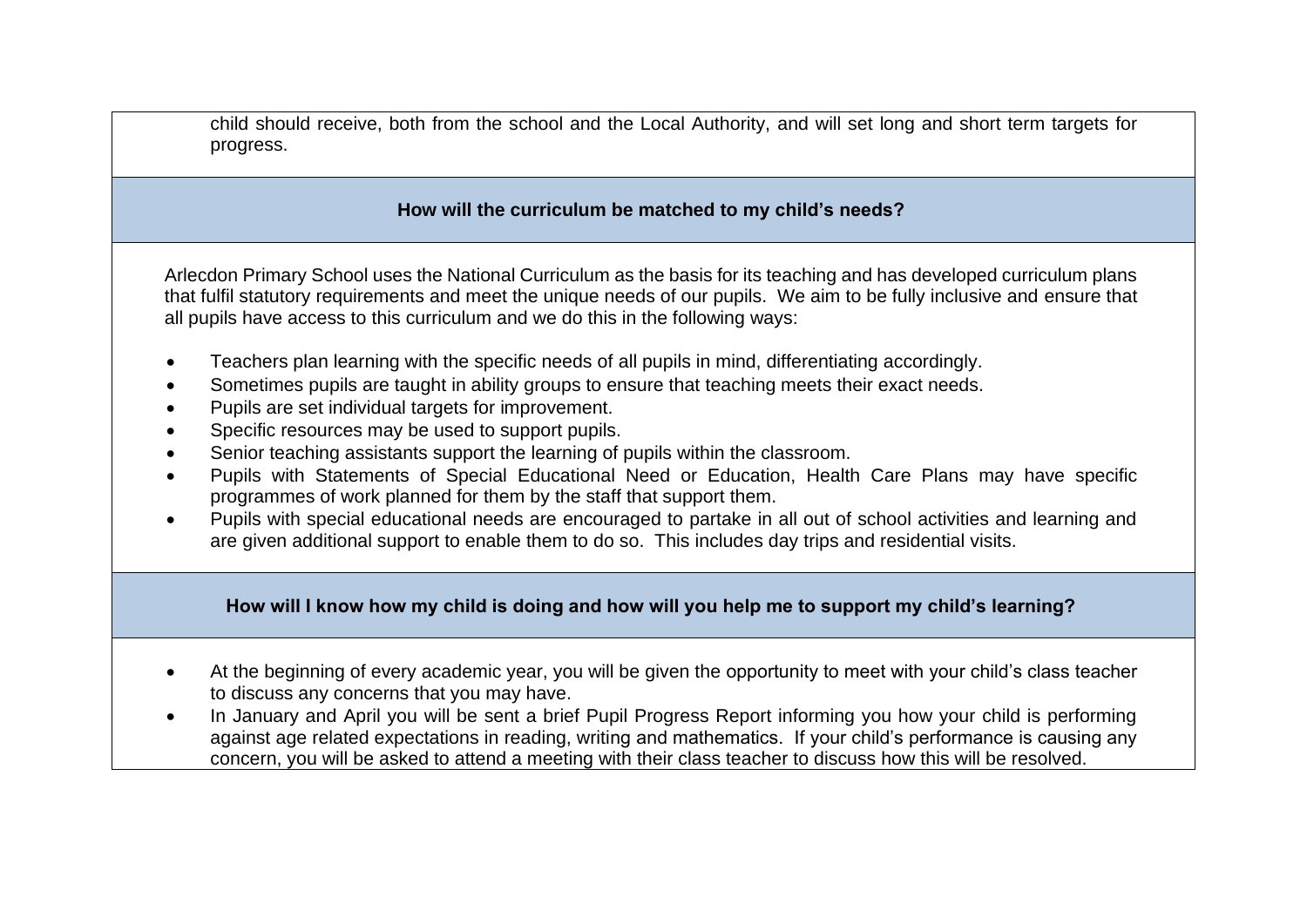- In July, you will be sent your child's end of academic year report informing you of their progress in all areas of the National Curriculum. If you have any concerns, you will be given the opportunity to meet with your child's class teacher to discuss this.
- If your child's class teacher has any concerns at any other time of the year, they will meet with you to discuss this.
- Any child who has an Individual Education Plan as a result of a Statement of Special Educational Need or Education, Health Care Plan will have the opportunity to meet with the class teacher and SENCo every term to review progress.
- Class teachers are very approachable and will always be willing to speak to you if you have any concerns or require information. You may need to arrange a suitable appointment but they are always willing to chat.
- School staff will provide whatever advice and support is needed to enable you to support your child's learning.
- We will adapt homework tasks when appropriate.

## **What support will there be for my child's overall well-being?**

In Arlecdon Primary School, providing a supportive, nurturing ethos is one of our strengths. Our pupils feel happy and safe here which is the perfect basis for high quality learning. We intervene quickly and effectively to support any pupil who is experiencing difficulty or is unhappy or unsettled. We support your child's well-being in the following ways:

- Our curriculum is designed to support children in keeping themselves safe from harm and developing a happy, healthy lifestyle.
- All staff and volunteers receive Level 1 Safeguarding training and are skilled in identifying child protection issues and knowing what action to take.
- Our behaviour policy is based upon a system of rights and responsibilities and it sets high expectations for all pupils who behave extremely well and have positive attitudes to learning.
- We are able to 'signpost' families to external agencies when specialist support and guidance is needed.
- If your child is on an Individual Education Plan, a well-being target is included for them to work on, where it is considered appropriate or necessary.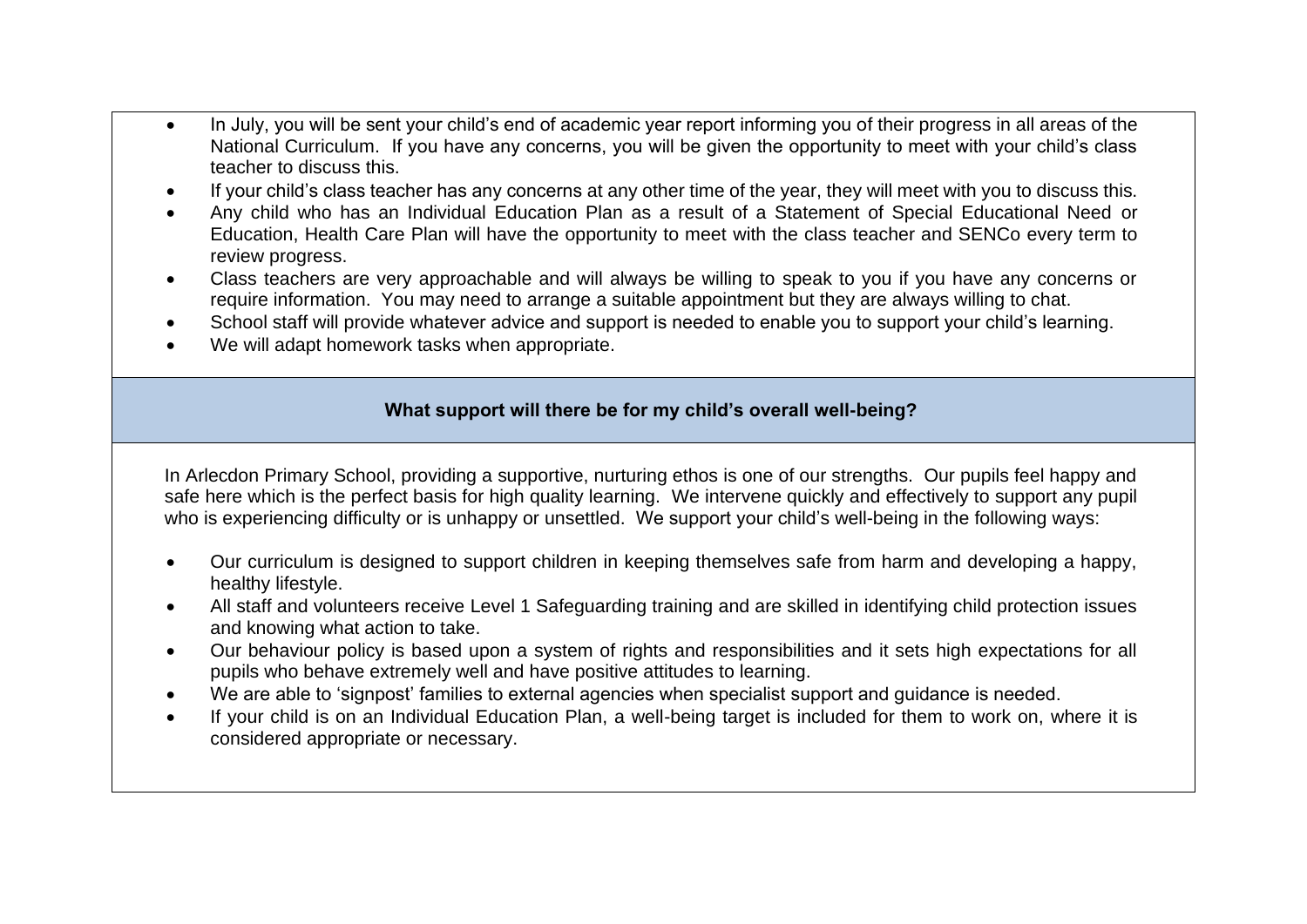# **What specialist services and expertise are available at or accessed by Arlecdon Primary School?**

#### Within school:

- Our SENCo is committed to ensuring that she has an excellent understanding of SEND issues and developments.
- Staff have gained considerable expertise in the area of SEND and access regular professional development to maintain and develop their skills.
- Our family support worker has an excellent knowledge of the range of services that are available to support pupils and their families and she can access additional resources where appropriate.

## Outside school:

- Jude Davies is our educational psychologist and she supports a number of pupils currently, working closely with the SENCo.
- We work with a number of local health visitors.
- Sarah Martin and Tricia Smith are the Speech and Language therapists currently working with our school.
- We work closely with the Howgill family centre.
- We use the services of a number of Specialist Advisory Teachers including those for Autistic Spectrum Disorder.
- CAHMS
- Early Years Team and area SENCO
- Young Carers
- Social Services
- Police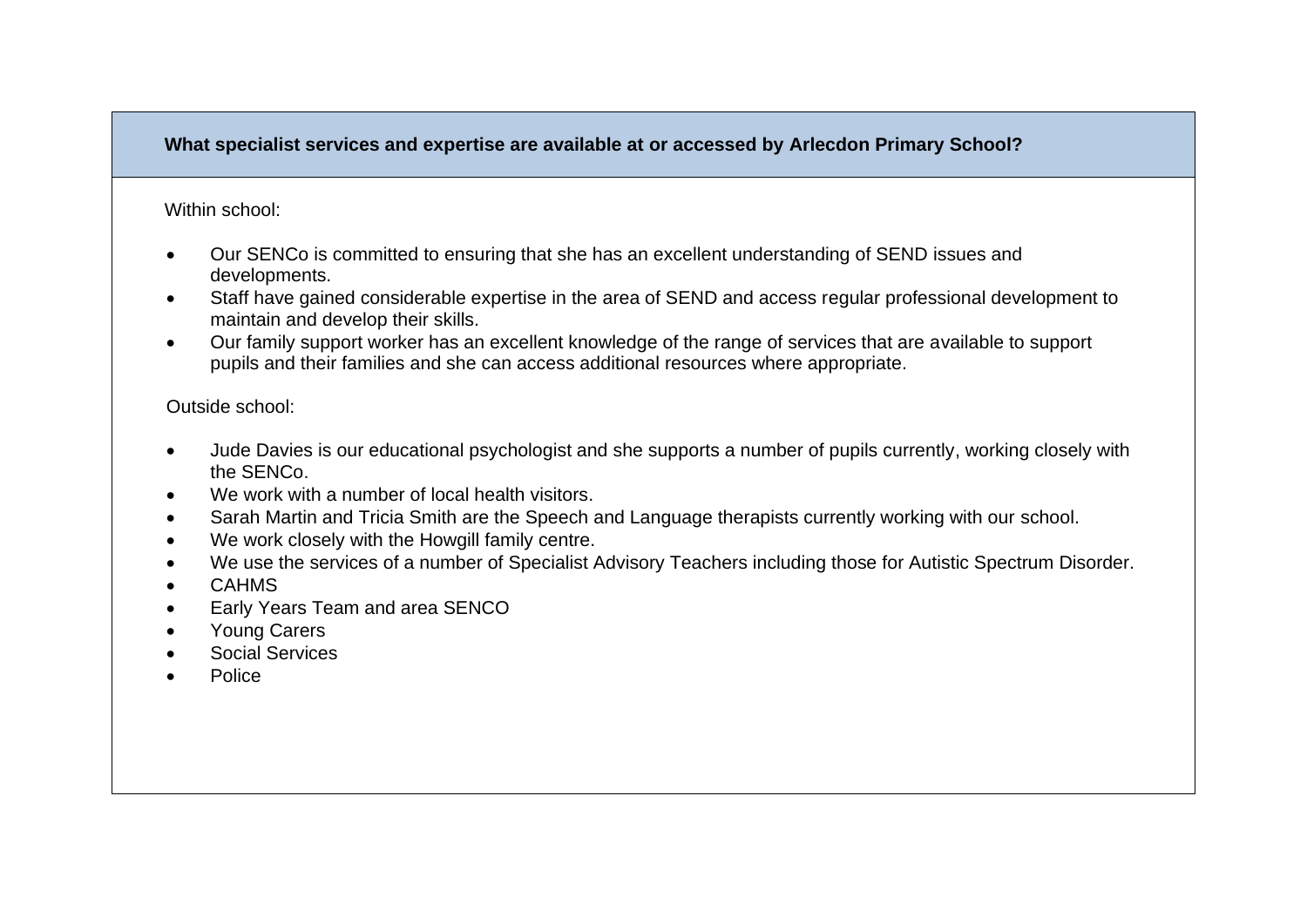## **What training have staff at Arlecdon Primary School received in order to support children with SEND?**

- Staff professional development is given the highest priority and each year we have a training plan which sets out the development needs of staff.
- All staff receive general special educational needs training as part of their induction programme upon appointment.
- Additional training is planned according to the specific needs of pupils at any one time.
- Staff are involved in whole school professional development on SEND issues and developments.
- Staff attend individual training courses run by outside agencies that are relevant to the needs of pupils that they are working with.

The training and qualifications held by school staff include:

- Autism levels 1 and 2
- Positive handling
- Identifying dyslexia
- Makaton

## **How accessible is Arlecdon Primary School?**

#### Wheelchair Accessibility

- Most areas of the school are wheelchair accessible including the Early Years Unit, Key Stage 1 and the main reception area and hall.
- The main toilets are not wheelchair accessible.
- The main office is not wheelchair accessible owing to steps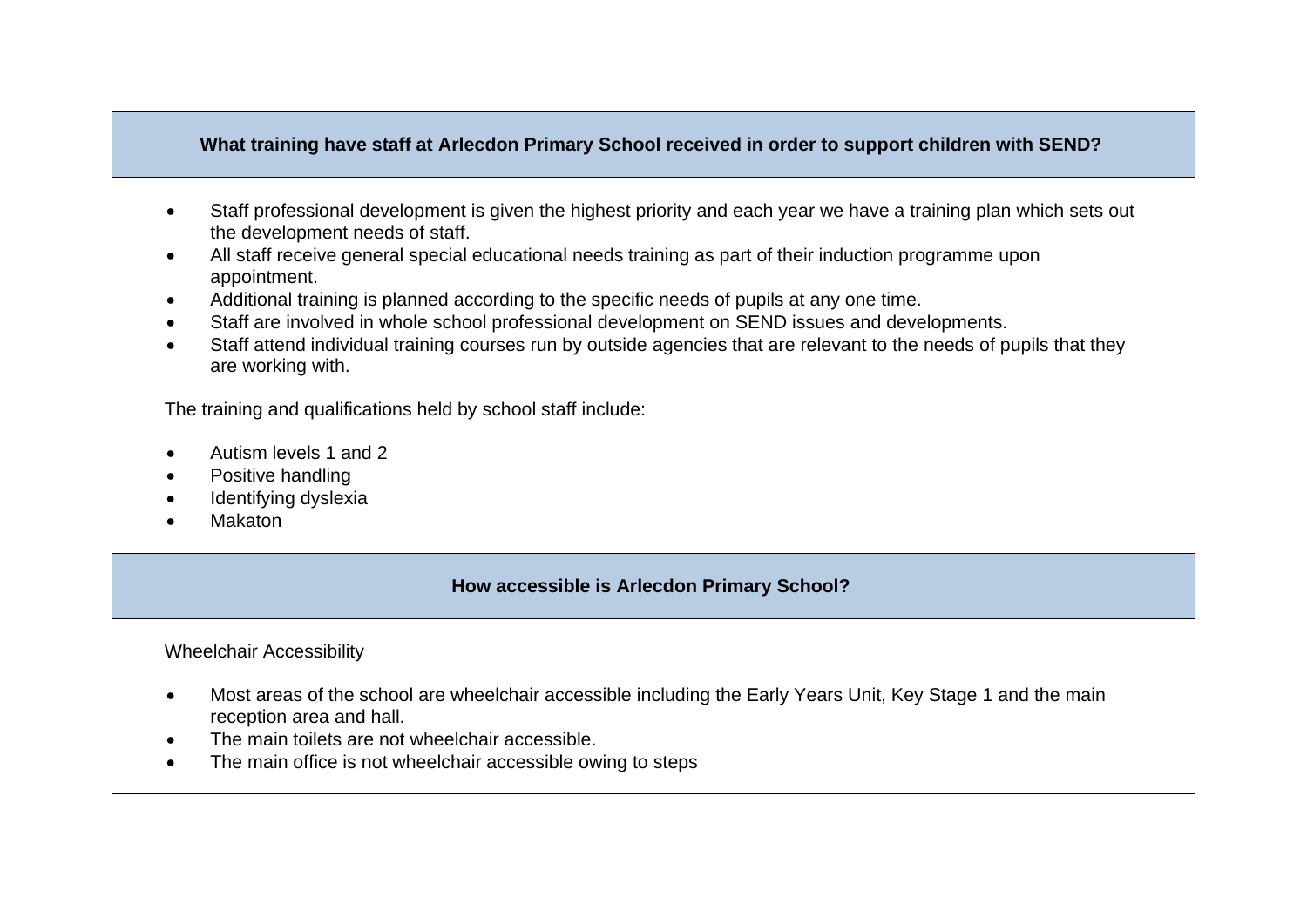Auditory and visual adjustments

• As yet, the school has had no need to make any alterations to our environment.

Toileting and changing facilities

• We do not have a disabled toilet

Communication with parents/carers whose first language is not English

• When necessary, we will use technology to support EAL by using translating facilities.

We are committed to inclusion and would take whatever steps necessary to ensure accessibility for all pupils whowish to attend Arlecdon Primary School.

## **How will Arlecdon Primary School prepare and support my child to join the school or transfer to a new school or their stage of education?**

Regardless of special educational need, before any child joins our school, we encourage them to visit us, have a look around and meet our staff. We will then consider their unique needs before planning a programme of support for their transition into the school. Generally the following would apply:

Admission into our Early Years unit

If your child joins our Early Years unit, either as a two year old, a three year old or into our reception class, the following provision is in place:

• Your child will be allocated a key worker to support their transition into school and provide you with advice and guidance on making the transition as happy and successful as possible.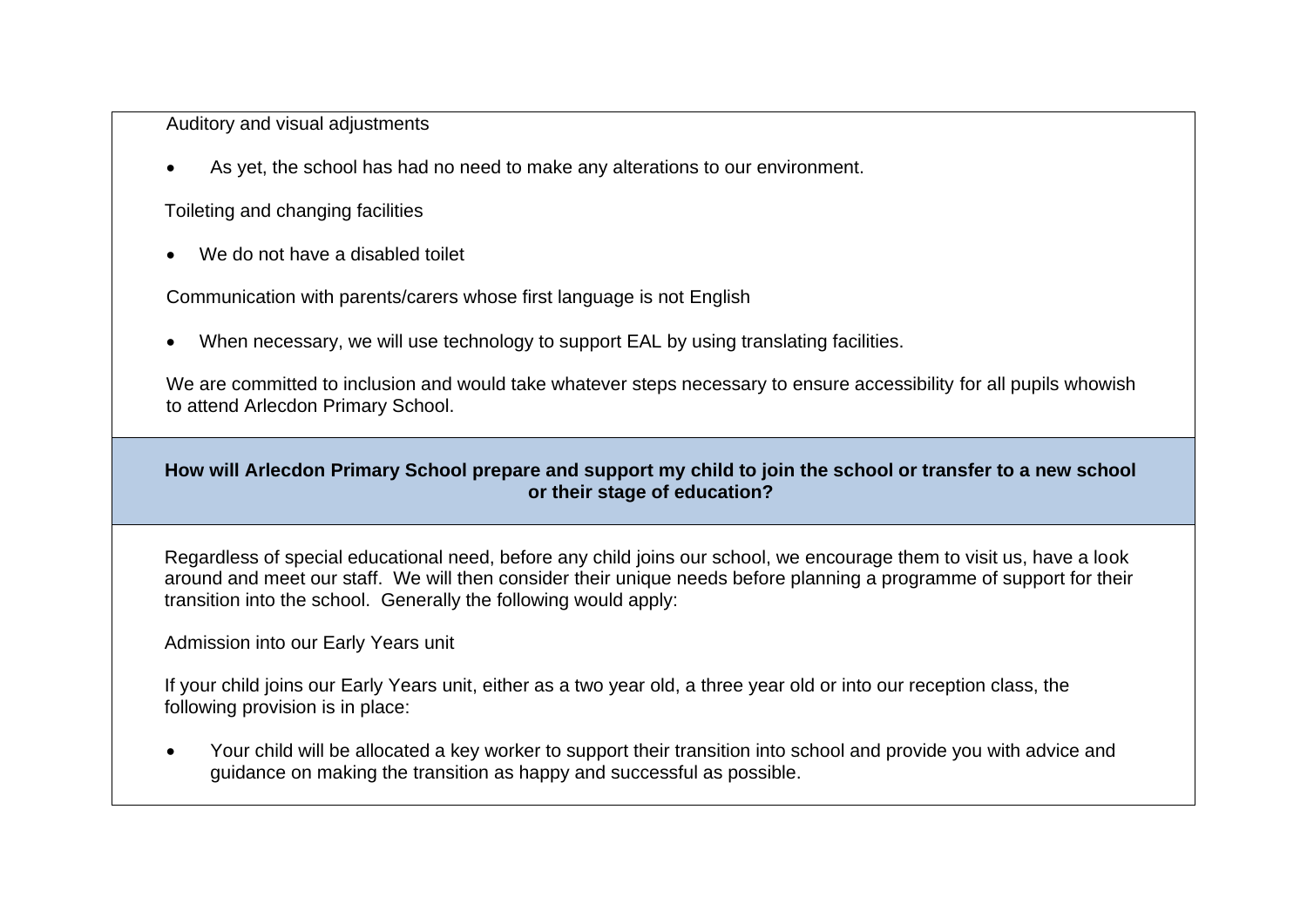- Your child's key worker and another member of Early Years staff will usually offer to carry out a home visit to observe your child in their own environment and give you the opportunity to share information that you consider to be important.
- If your child is joining us at the beginning of an academic year or term if they are in nursery, you will have the opportunity to attend an induction meeting for parents.
- You will be given a Parent Information Pack containing an information booklet and a number of leaflets advising on school policies and procedures.
- If your child is moving from another educational setting, staff here will make contact and speak to their SENCo to gain all information needed including your child's Learning Journey. On occasions, we may also arrange to observe your child in the setting.
- Staff will plan any adjustments necessary to the environment or curriculum to ensure that your child's needs are met.
- When necessary, a multi-agency meeting will be called to bring together all the professionals currently working with your child and share information.

Admission into Key Stage 1 or Key Stage 2

If your child joins our school at any time other than the Early Years, the following provision is in place:

- The SENCo will liaise with the school that your child is transferring from to ensure that information about their progress and development is gathered.
- The SENCo may observe them in their own school to aid the information gathering process.
- The SENCo will meet with you to discuss any concerns that you may have about transition.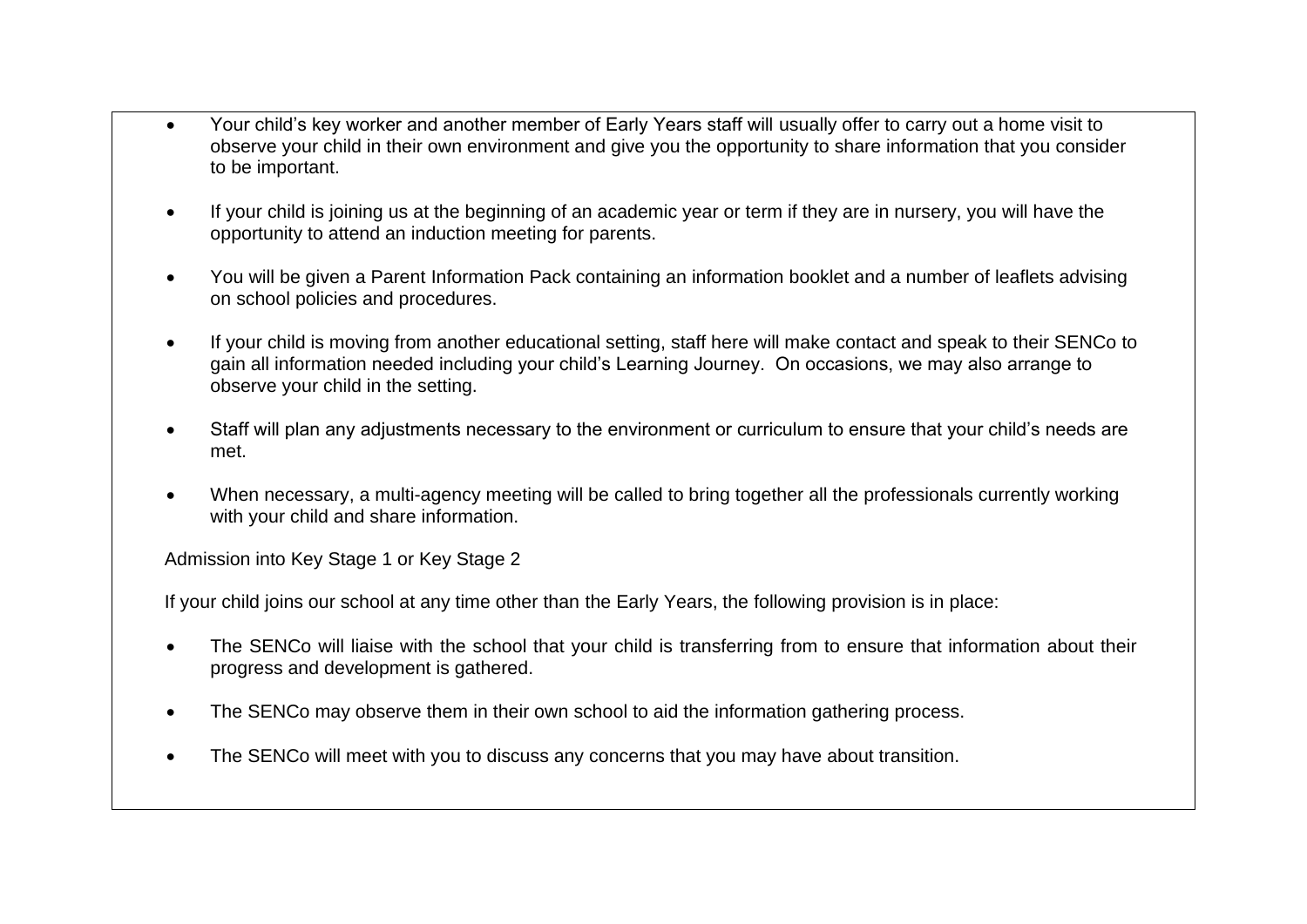- You will be given a Parent Information Pack containing an information booklet and a number of leaflets advising on school policies and procedures.
- Staff will plan any adjustments necessary to the environment or curriculum to ensure that your child's needs are met.
- When necessary, a multi-agency meeting will be called to bring together all the professionals currently working with your child and share information.

Transition to another school

If your child leaves us to join another school, for example moving onto secondary school, the following provision is in place:

- The SENCo will liaise with the new school to ensure that all information is passed on.
- A member of staff will take your child to visit the new school so that any worries or concerns can be addressed.

## **How are Arlecdon Primary School's resources allocated and matched to children's special educational needs?**

- Arlecdon Primary School is committed to raising attainment and supporting pupils with special educational needs.
- A significant proportion of our overall school budget is allocated to special educational needs provision and such resources are allocated according to the needs of our pupils at the time.
- Resources include senior teaching assistants, specialist equipment and training.
- Decisions about the allocation of resources are made at the beginning of the financial year when the main school budget is prepared. However, there is flexibility within this budget to reallocate resources if the need arises.